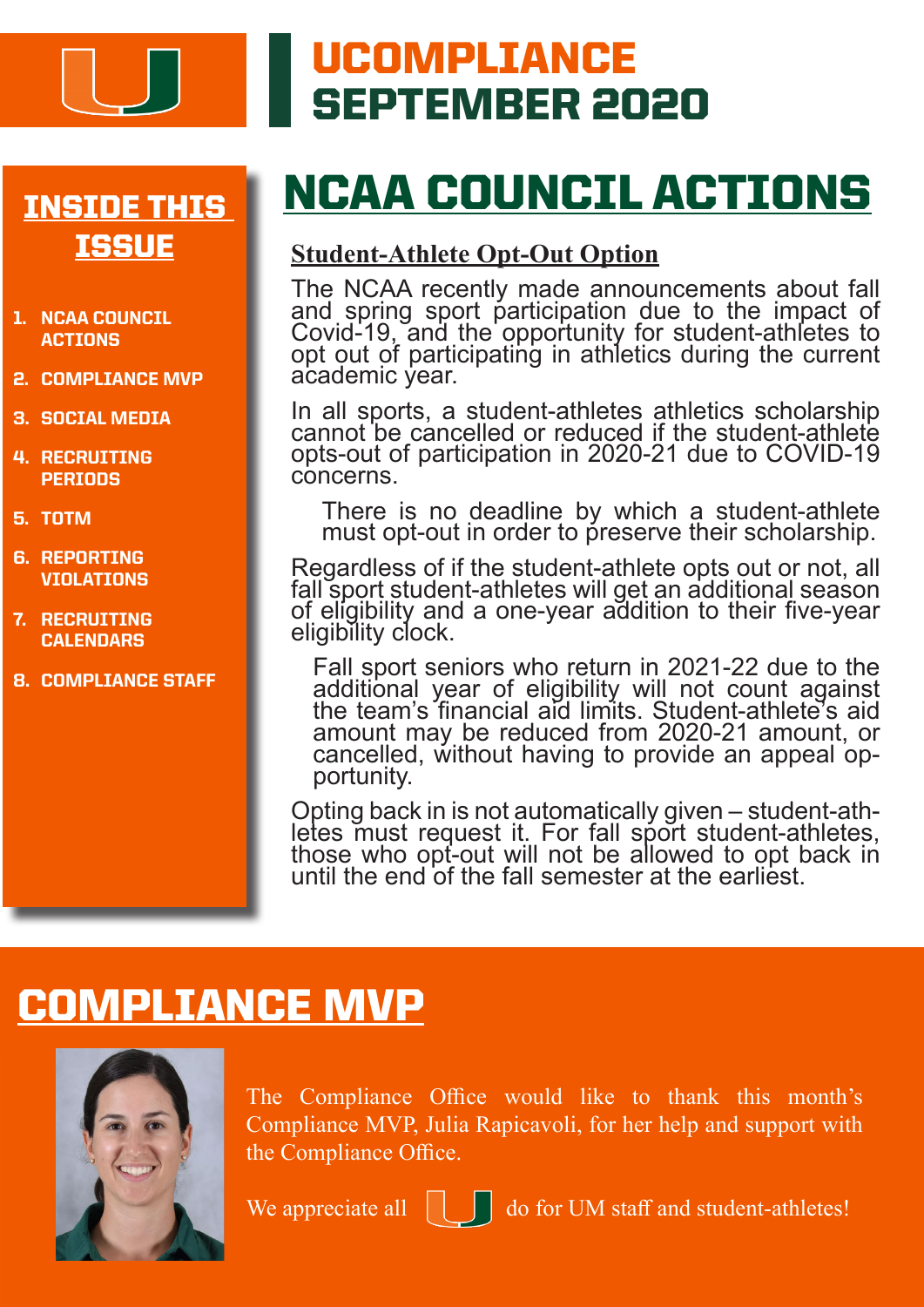# SOCIAL MEDIA

Social media has grown to be an increasingly prevalent part of everyday life. Staying in compliance with the rules and regulations regarding social media is more important now than ever. Below are a few dos and don'ts to keep in mind.

### PRIOR to a PSA Signing a National Letter of Intent or GIA

|   | <b>Friend or</b> | Like or           | <b>Share or</b> | <b>Comment</b> | Post on a         | <b>Tag/Mention</b> |
|---|------------------|-------------------|-----------------|----------------|-------------------|--------------------|
|   | <b>Follow a</b>  | <b>Favorite a</b> | Retweet (w/     | on a PSA's     | <b>PSA's Wall</b> | a PSA in a         |
|   | <b>PSA</b>       | <b>PSA's Post</b> | out comment)    | Post           | or Timeline       | Post               |
|   |                  |                   | a PSA's Post    |                |                   |                    |
| T |                  |                   |                 |                |                   |                    |
|   |                  |                   |                 | o              |                   |                    |
|   |                  |                   |                 |                |                   |                    |
|   |                  |                   |                 |                |                   |                    |
|   |                  |                   |                 | $\bullet$      | l ol              |                    |

### AFTER a PSA Signs a National Letter of Intent or GIA

|    | <b>Friend or</b> | Like or           | <b>Share or</b> | <b>Comment</b> | Post on a         | <b>Tag/Mention</b> |
|----|------------------|-------------------|-----------------|----------------|-------------------|--------------------|
|    | <b>Follow a</b>  | <b>Favorite a</b> | Retweet (w/     | on a PSA's     | <b>PSA's Wall</b> | a PSA in a         |
|    | <b>PSA</b>       | <b>PSA's Post</b> | out comment)    | Post           | or Timeline       | Post               |
|    |                  |                   | a PSA's Post    |                |                   |                    |
| 77 |                  |                   |                 |                |                   |                    |
|    |                  |                   |                 |                |                   |                    |
|    |                  |                   |                 |                |                   |                    |
|    |                  |                   |                 |                |                   |                    |
|    |                  |                   |                 |                |                   |                    |

## REMEMBER, CLICK DON'T TYPE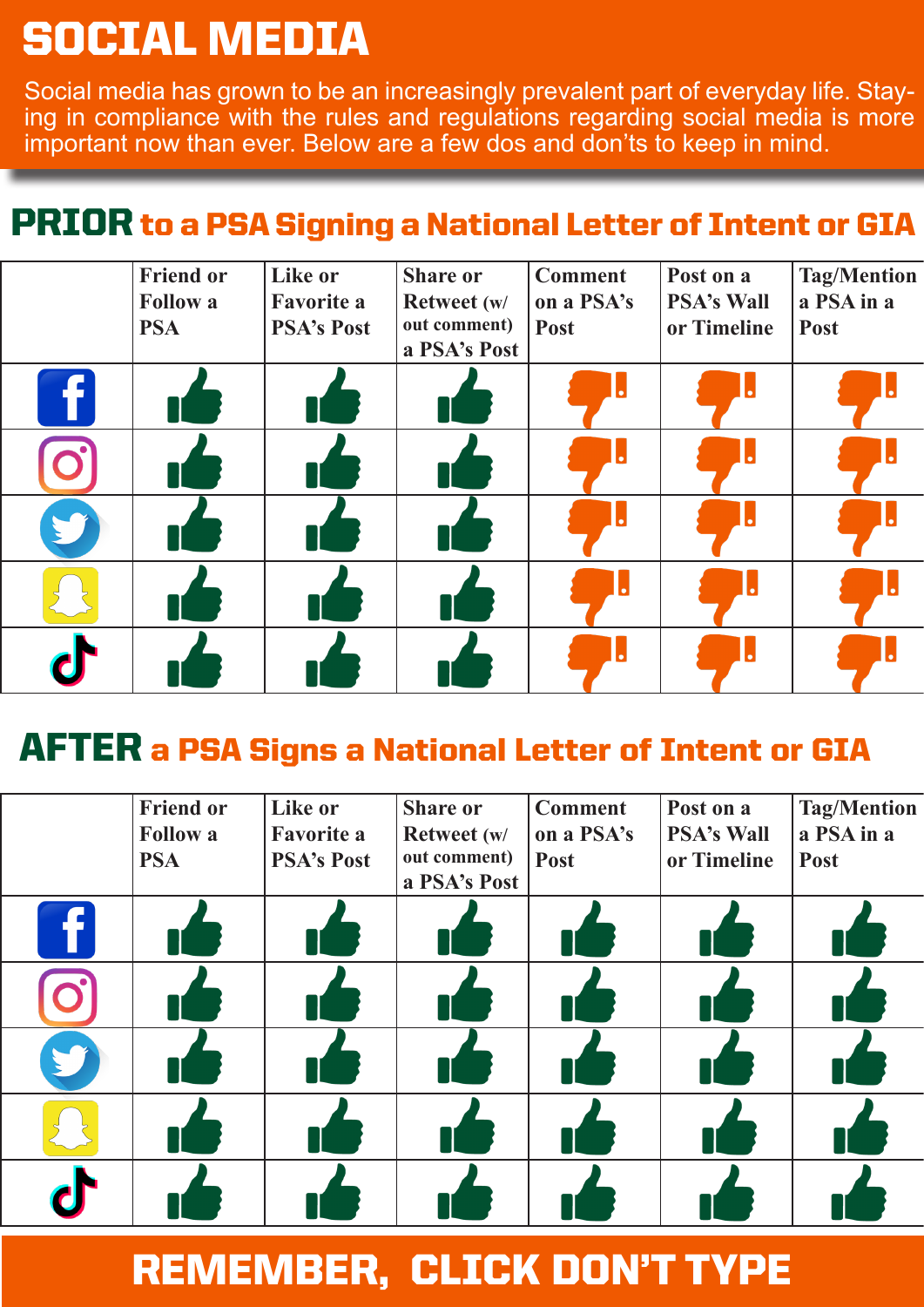# THE RECRUITING PERIODS

For all sports, the calendar year is divided into different recruiting periods that allow for various recruiting activities. These include the following.

#### CONTACT/RECRUITING PERIOD

A contact period (recruiting period for men's basketball) is a period of time when it is permissible for authorized athletics department staff members (countable coaches only!) to make in-person, off-campus recruiting contacts and evaluations.

#### QUIET PERIOD

A quiet period is a period of time when it is permissible to make in-person recruiting contacts only on the institution's campus. No in-person, off-campus recruiting contacts or evaluations may be made during a quiet period.

#### EVALUATION PERIOD

An evaluation period is a period of time when it is permissible for authorized athletics department staff members to be involved in off-campus activities designed to assess the academic qualifications and playing ability of prospective student-athletes. Off-campus contact may not be made with prospects during an evaluation period.

#### DEAD PERIOD

During a dead period it is not permissible to make any in-person recruiting contacts or evaluations on or off of the institution's campus. However, it remains permissible to call or write recruits during this period.

#### RECRUITING SHUTDOWN

A recruiting shutdown (women's basketball only) is a period of time when no form of recruiting is permitted. This includes no calls, texts or emails to a PSA or members of their family. Social media actions of approval are not permitted during a recruiting shutdown.



**All known violations are required to be submit- ted to Craig Anderson or Blake James.** 

**If you are aware of a violation, recruiting or otherwise, please make sure that one of these two individuals is informed.** 

### TIP OF THE MONTH

### **Student-Athlete Employment**

Student-athletes are not permitted to work for a specific sports team in our athletic department for academic credit. They are permitted to work for departments such as marketing, communications, etc. provided the student-athlete receives Compliance approval.

All internal and extenal employment of student-athletes must be approved by Compliance.